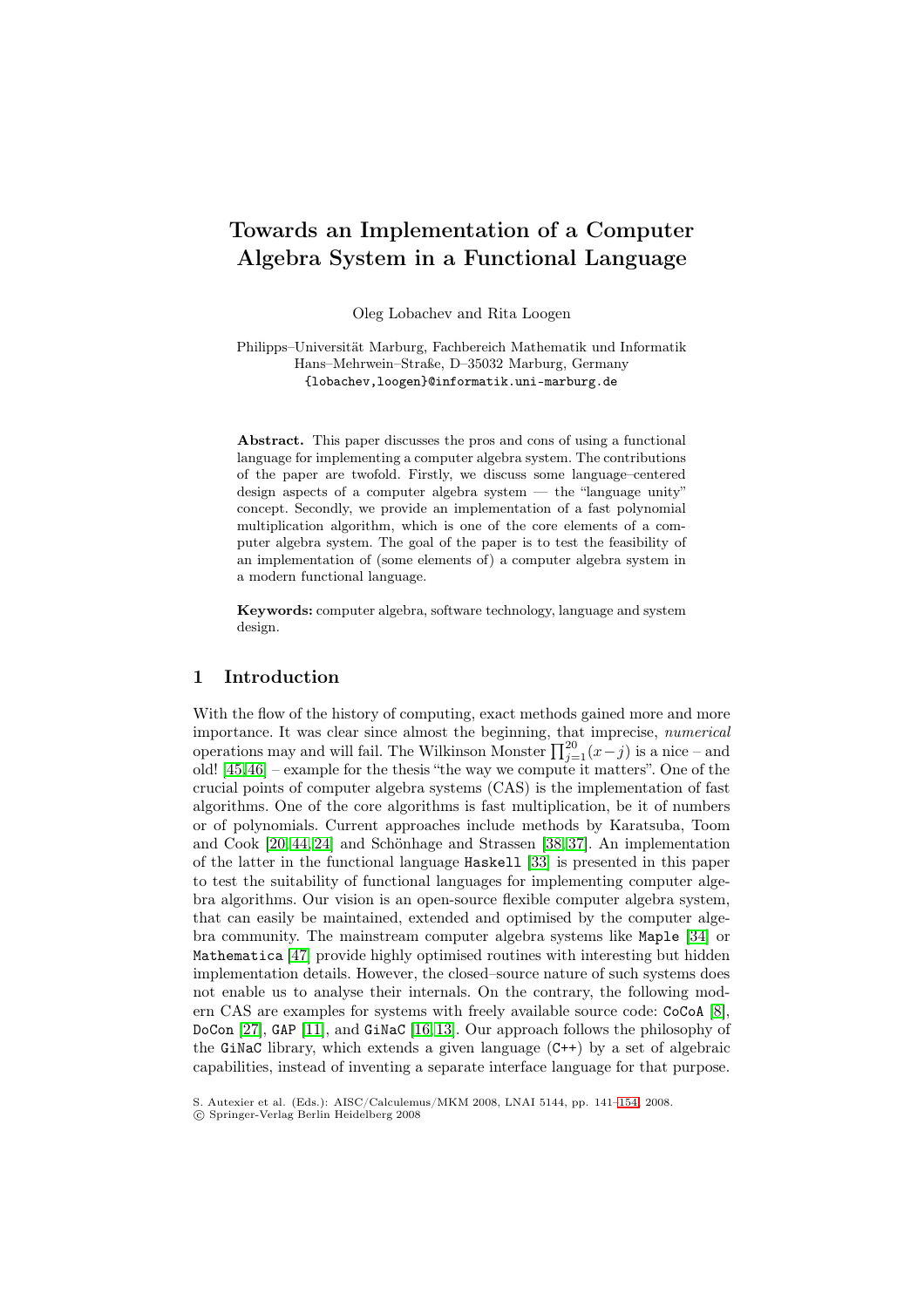We plan to implement a computer algebra system in a modern functional language like Haskell. Several features of such languages, like lazy evaluation, improve numerical computations [\[5,](#page-11-4)[6\]](#page-11-5). Lazy evaluation is also helpful for designing algorithms in scientific computing [\[22\]](#page-12-6). Other features could as well be useful for a CAS [\[28\]](#page-12-7). Incidentally, both functional programming languages [\[25,](#page-12-8)[42,](#page-13-6)[29,](#page-12-9)[2,](#page-11-6)[35\]](#page-12-10) and computer algebra systems [\[15,](#page-12-11) [14,](#page-12-12) [18,](#page-12-13) [39\]](#page-13-7) are present in the field of parallel and distributed computing.

The second section discusses the benefits of functional languages for implementing computer algebra algorithms. Section 3 pushes the *language unity concept* for CAS, i.e. choosing the same language for implementing and using a CAS. Section 4 presents a few case studies. We

- a) compare different Haskell implementations of polynomial multiplication,
- b) compare Haskell and imperative implementations for computing factorials,
- c) consider the FFT–based implementation of polynomial multiplication by Schönhage and Strassen.

Section 5 concludes the paper. Code samples are presented in Figures [3](#page-8-0) and [4](#page-8-1) in Section 4.

# 2 Advantages of Functional Languages

We consider Haskell [\[33\]](#page-12-2) as a base of our thoughts. Some of the key features of most functional programming languages, all of them found in Haskell, are:

- *Lazy evaluation* means that no expression is evaluated if it is not required. This can be combined with *memorisation*, when no expression is evaluated more than once. We should think of lazy evaluation as of a double– edged sword. Indeed it reduces the amount of required computations and the end user of the CAS has the freedom of writing his/her own programs in a way more corresponding to standard mathematical nomenclature. However, worse performance will be observed, if lazy evaluation fails to outweigh its overhead by skipping evaluations. A detailed comparison is beyond the scope of this paper. However nice applications of lazy evaluation in the context of scientific computing can be found in papers by Jerzy Karczmarczuk [\[21,](#page-12-14) [22,](#page-12-6) [23\]](#page-12-15)
- Functional languages provide *infinite data structures*, notably: lists. Such lists can be easily implemented with lazy evaluation. Infinite data structures enable "more mathematical" definitions of e. g. sequences and series. On the one hand, this means "more conforming to the current mathematical nomenclature" as in e.g. factorial  $n =$  product  $[1..n]$  and, on the other hand, "nice in describing typical mathematical concepts" including infinite sequences. A classical example for this is  $fibs = 0 : 1 : zipWith$  $(+)$  fibs (tail fibs)<sup>[1](#page-1-0)</sup>.

<span id="page-1-0"></span>See http://haskell.org/haskellwiki/The\_Fibonacci\_sequence for a sublinear time implementation of the same sequence.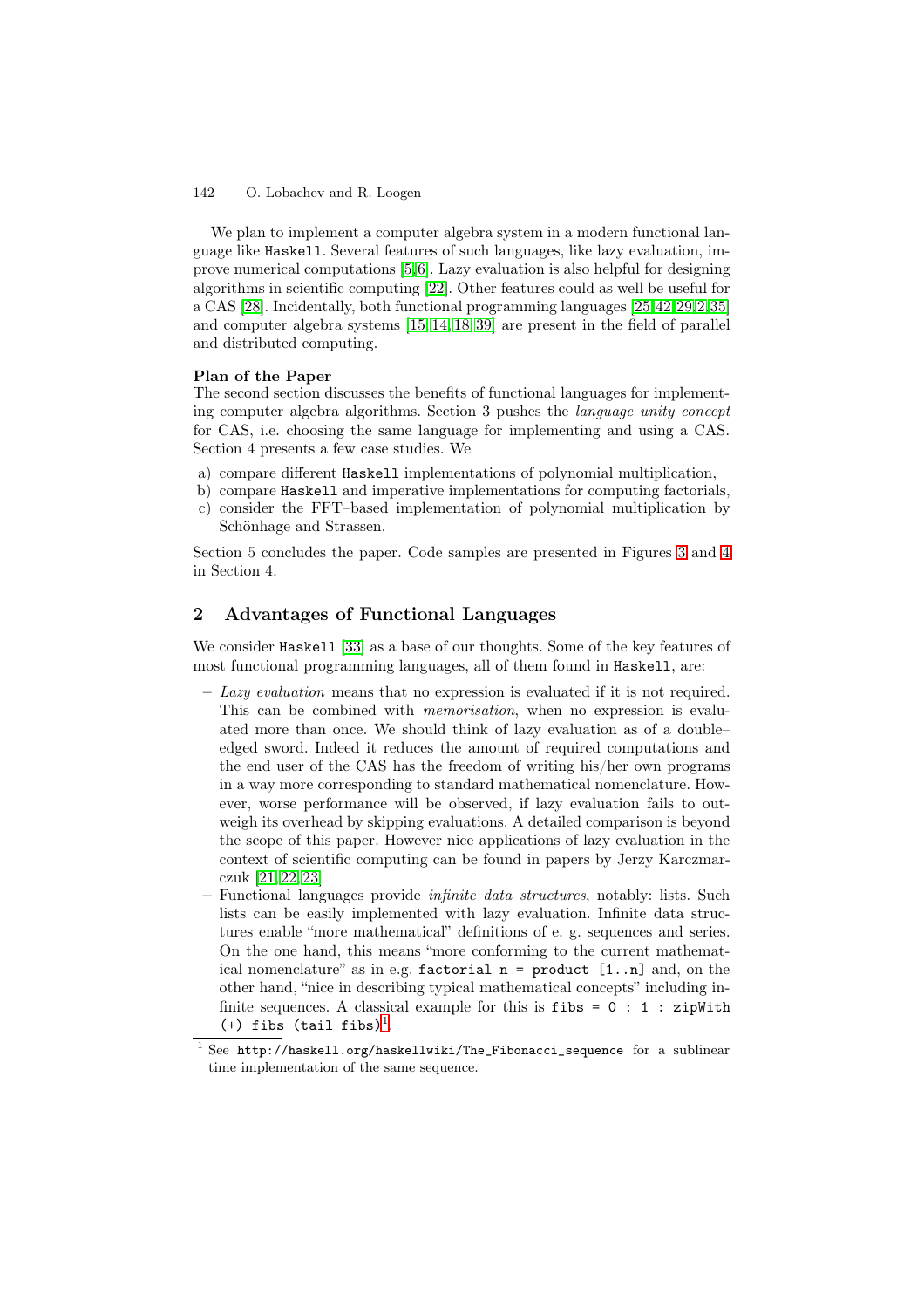- *Referential transparency* enables a "more mathematical" semantics: for function f, f(5) has the same value, whenever it is evaluated, pretty much as  $f(5)$  in a mathematical notation. Consider an example in C.
	- int  $i = 5$ ;
	- $i = ++i + i++;$

This example is rather unnatural, but the result value of i depends on the implementation – try it in any imperative language of your choice. In a pure functional language, such dubious definitions are not possible.

- In the context if a CAS *strong typing* gives some benefits. For example, it is possible to produce an error at compile time for a product of matrices of incompatible dimensions. On the other hand, *type inference* is possible. However there are some problems with Haskell type system in a computer algebra context. For instance, if you define a factor ring over a commutative ring, it may or may be not a field: it depends on the properties of the ideal. If rings, domains, etc. are defined as types, the Haskell type system would not be able to determine at compile time, whether this *instance* of type "factor ring" is a field or not. Papers by S. Mechveliani, for instance [\[26\]](#page-12-16), discuss this problem and suggest an appropriate solution.
- Haskell's *hierarchical module system*, being a rather software engineering issue, provides the possibility to structure large programs efficiently.
- Another benefit of modern functional languages is the possibility to *prove* the correctness of implementations.

# 3 The Two Languages of a CAS

Computer algebra systems possess two different languages, we shall call them in this paper as follows. The *internal* language of a CAS is the language the system is written in, the implementation language. Since the end user of the CAS wants to perform some kind of *programming*, there is also a second language. The *external* language of a CAS is the language for user interaction, the interface language. The idea of "language unity" is to utilise the same language for both purposes, i.e. as internal and as external language.

It is desirable to write as much as possible of the CAS itself in its external language. This gives the user the opportunity to inspect and (if needed) to modify some external functions of the CAS. However, for several reasons, this is impossible in most CAS. Firstly, the external language of most CAS is "weaker" than their internal one in the sense that some technical things may be hard or even impossible. On the other hand, the external language is better suited for the typical computer algebra operations: we may expect, e. g. polynomials and matrices as native objects or an interesting handling of lists, non–existent in the internal language of the CAS if this language is imperative. Especially advanced features like type safety and generic programming are desired in the external language. A recent development is to utilise a general purpose dynamic language like Ruby [\[10\]](#page-11-7), Groovy [\[3\]](#page-11-8) or Python [\[43\]](#page-13-8) for interconnecting different programs, building a composite computer algebra system [\[40\]](#page-13-9).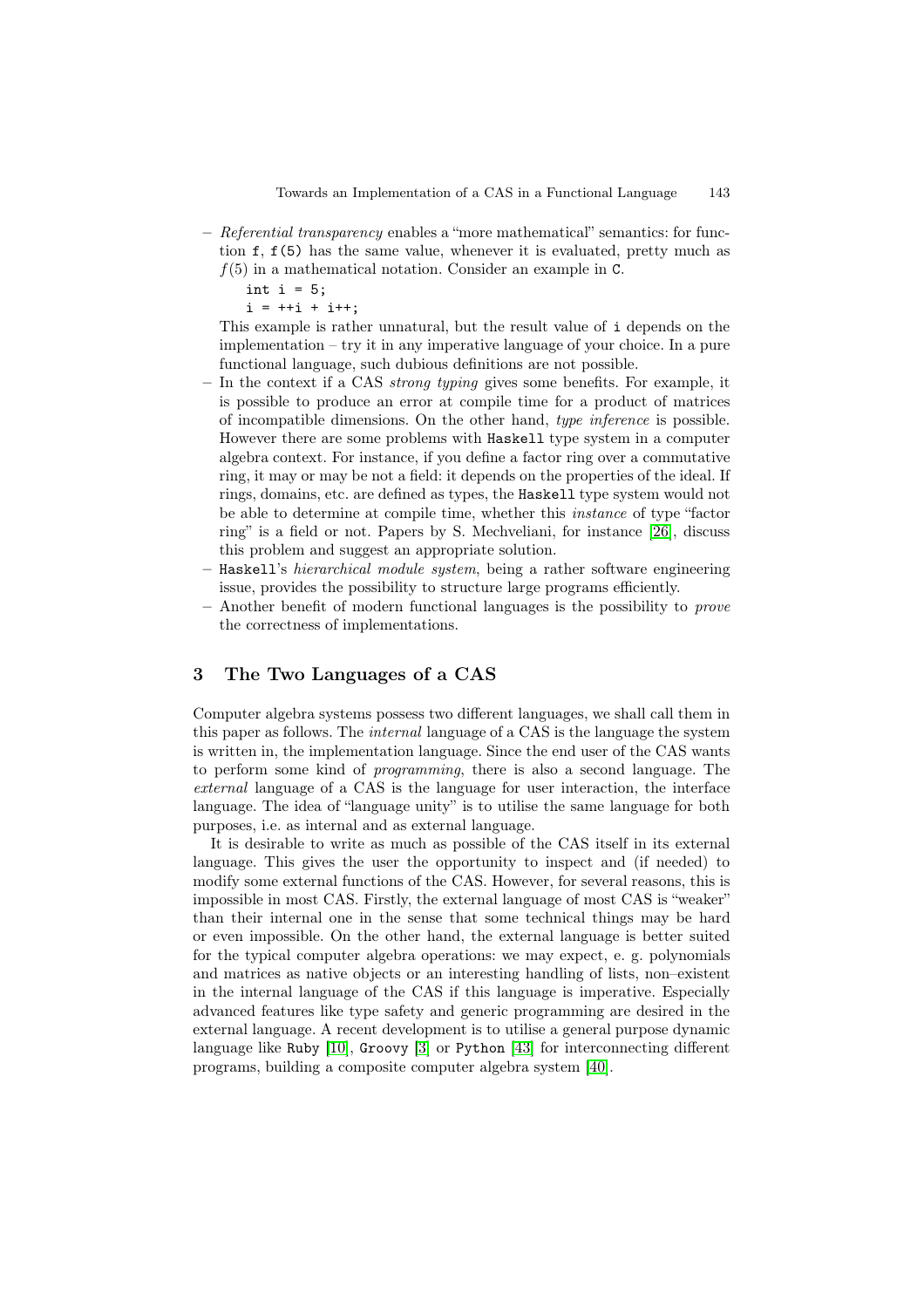Secondly, unfortunately, the external language of most CAS is not as fast as the internal one. The cause may be the interpreted origin of these languages or their very high level nature. This is often avoided by compiling the input files to some kind of byte code. Other speedup approaches compromise the extensibility. The implementation of the S programming language for statistical computations, GNU R, utilises a Scheme dialect as its external language. The whole R system could be implemented in Scheme. But because of performance lack in core operations, these are replaced with function calls from the bundled C library. These functions can still be overloaded and replaced by the user's own version, but one cannot simply look into the routines, which are sped up this way. There is also a third option: to use a functional language and to perform optimisations in the language compiler typical for a functional language. This way our external language could be feature–rich and reasonably fast, but it will have the price of writing a, say, LISP interpreter in an imperative language.

An interesting approach in this field was taken by Christian Bauer, Alexander Frink, Richard Kreckel et al., the developers of GiNaC [\[4,](#page-11-9) [13\]](#page-11-2). This computer algebra system was written in C++ and it maintains C++ as its main interface. It is made in a very simple way: GiNaC is rather a computer algebra *library*, than a complete system. So the primary use of GiNaC is to give one a possibility of writing his/her own C++ programs, while using arbitrary precision numbers, polynomials, matrices, expression evaluation and other nice and fast computer algebra functions, offered by the GiNaC library. As the authors of GiNaC state:

Its design is revolutionary in a sense that contrary to other CAS it does not try to provide extensive algebraic capabilities and a simple programming language, but instead accepts a given language (C++) and extends it by a set of algebraic capabilities.

This approach is very interesting and powerful, but the interactive front end program of GiNaC, the ginsh, is less powerful due to a rather weak language. It was, however, never intended to be a complete GiNaC interface. The possibility to use all the GiNaC features at an interactive prompt requires a C++ *interpreter*. While interpreting  $C^{++}$  is not very nice (although possible: see e.g. [\[9\]](#page-11-10))<sup>[2](#page-3-0)</sup>, it is much easier with Haskell: aside from the glorious Glasgow Haskell Compiler [\[12\]](#page-11-11), we have Hugs, the Haskell interpreter. Also GHC itself offers an interactive version, GHCi. The latter is capable of loading pre-compiled object files into the interpreted environment. With this achievement one has the possibility to write a computer algebra system, whose *external* interface language equals its *internal* implementation language, and this language is a functional one.

The idea of GiNaC was not born in vain: most *long* CAS–supported computations are run in "batch mode", with no user interaction. It seems plausible not to wait in front of a command prompt for the result for hours, days or even

<span id="page-3-0"></span>There is also a third party GiNaC interface language project,

http://swiginac.berlios.de/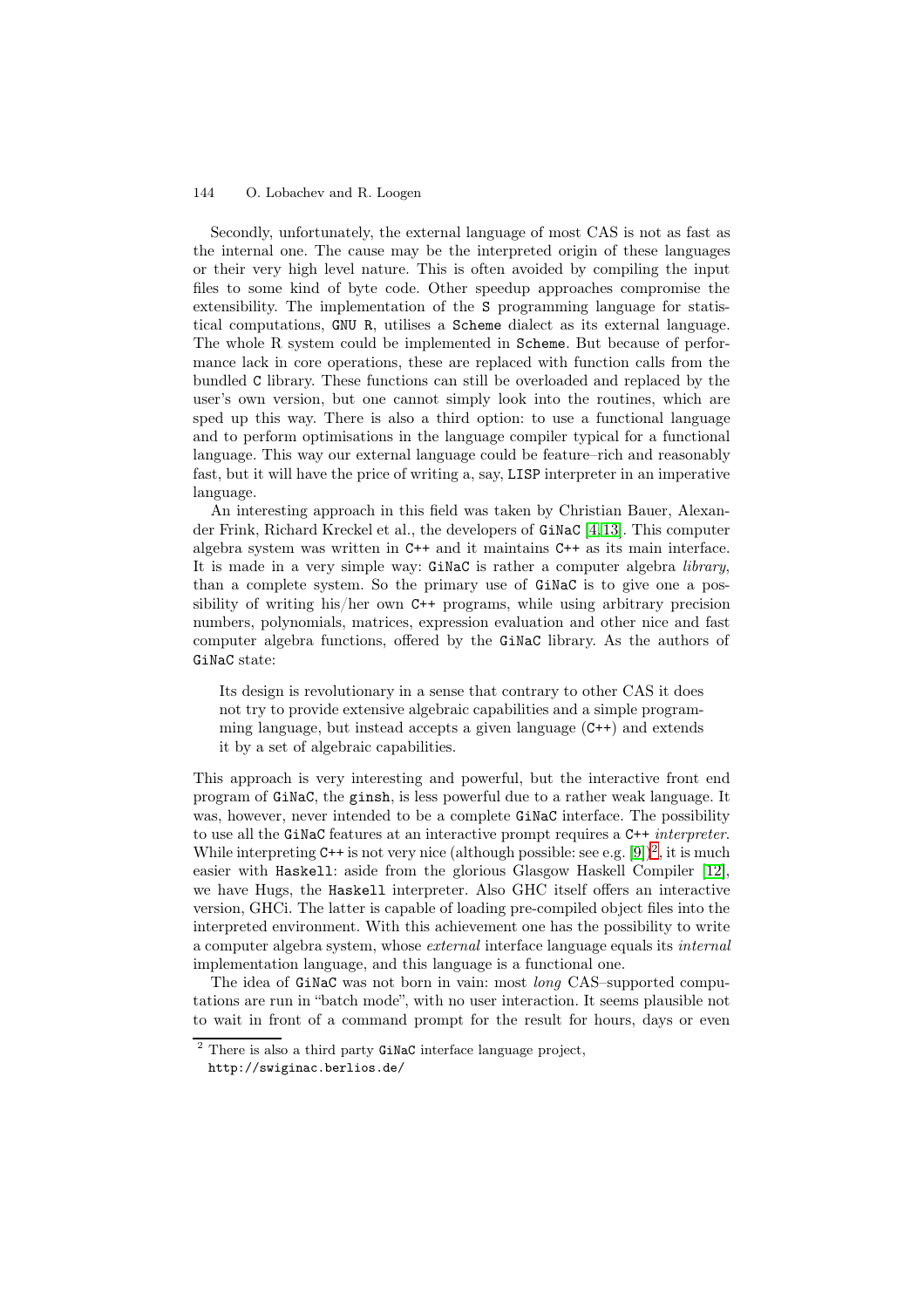months.[3](#page-4-0) On the other hand, most of CAS–based *development* is done in an interactive environment, in a "shell". If one could use the same language both for developing and for lengthy computations, this would be a major success in saving developers' work time [\[32\]](#page-12-17) and gaining stability of computations.

Now why not just make both: a compiler *and* an interpreter of CAS' external language? The problem is, that despite many efforts, the external languages of computer algebra systems are slow. On the other hand, we already have a fast language in our CAS–developing project. This is the language, the CAS itself is written in, the *internal* language. One may oppose, however, the whole game with computer algebra system's *external* language was started, because the internal language was not high–level enough for vectors, matrices, polynomials and all the other expressions, which are eagerly wanted in a full–fledged CAS. Now we come back to the beginning of this paper. Functional languages *are* complicated and high–level enough to have all the aforementioned objects and properties [\[33,](#page-12-2)[41](#page-13-10)[,27,](#page-12-4)[7,](#page-11-12)[17\]](#page-12-18). Functional languages have very compact code size and rapid development times [\[32\]](#page-12-17). Most functional languages have very interesting data structures and language design features, which benefit both featuring them as an internal or as an external language, see [\[31\]](#page-12-19) for details. And some modern functional languages already have an efficient compiler and an interpreter implemented, which leads us to the future goal of internal and external language fusion. Haskell is an example of a such language.

Concluding: an implementation of a CAS in a functional language utilising the above "language unity" concept will greatly reduce code size and improve readability, at the same time it shall not reduce the performance significantly. In order to test the feasibility of these assumptions we consider several case studies.

### 4 First Case Studies

Now as we have seen some *theoretical* reasons for a CAS to be implemented in Haskell, let's take a look at some examples. At first we shall examine the univariate polynomials. One can hardly imagine a computer algebra system without them, polynomials are used in thousands of higher–level algorithms and the operations with the polynomials should be fast. Unfortunately as of today neither of available Haskell software packages implementing univariate polyno-mials uses sub–quadratic algorithms like Karatsuba<sup>[4](#page-4-1)</sup>, Toom–Cook or Schönhage– Strassen algorithms. As one of the examples we demonstrate an implementation of Schönhage–Strassen algorithm in Haskell. But first we look at the schoolbook case.

<span id="page-4-0"></span><sup>3</sup> In this case one might think of porting his/her CAS–based program to some low– level language and let, say, FORTRAN run the number–crunching mills. However this is a highly interactive and bug–ridden process. And the FORTRAN program is to be tested for errors *again*, before the real computations may begin: the thoroughly tested CAS–routines are not enough!

<span id="page-4-1"></span><sup>4</sup> Although an implementation of this algorithm in Haskell was presented in [\[19,](#page-12-20) [36\]](#page-12-21).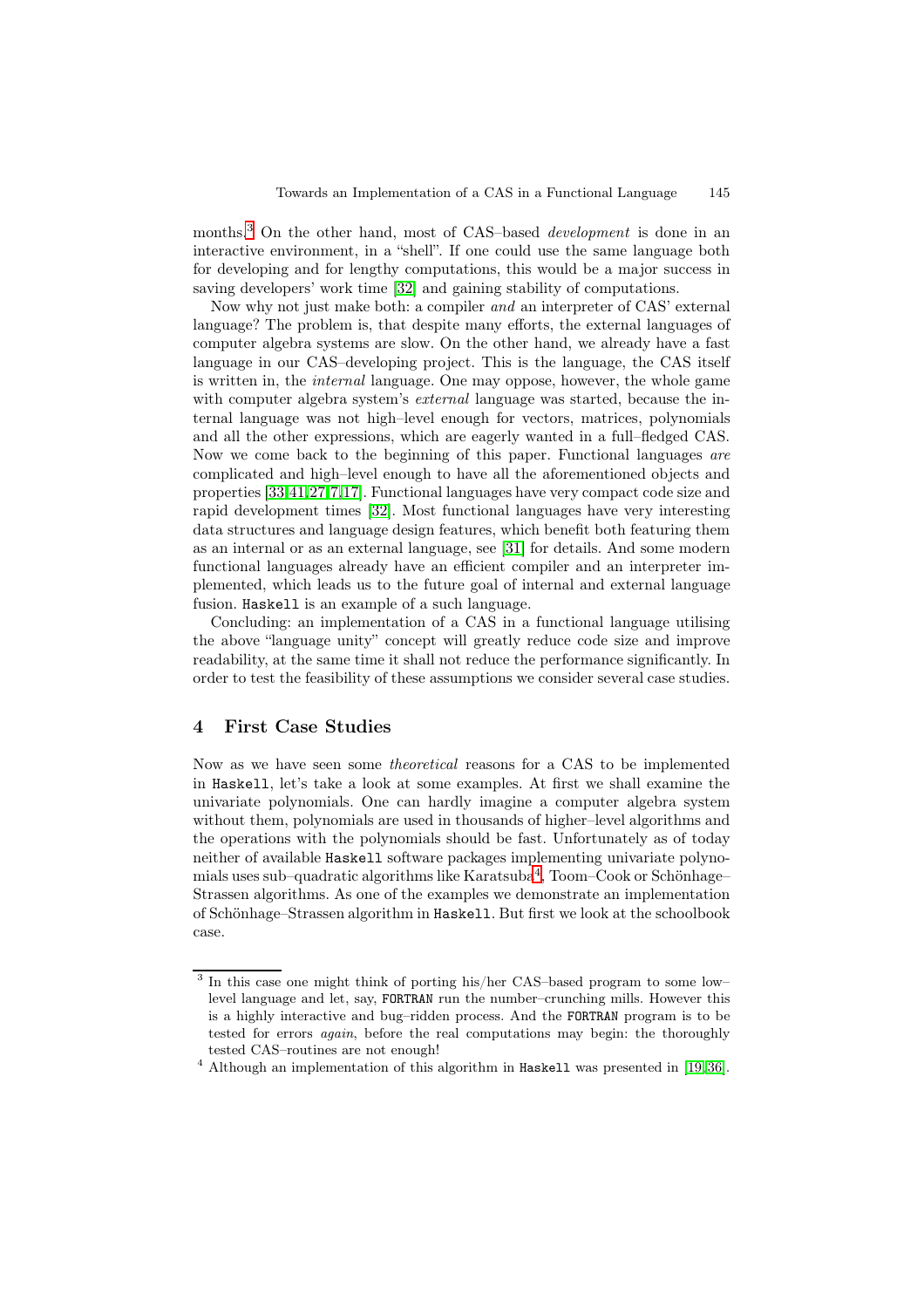

<span id="page-5-1"></span>Fig. 1. Multiplication of univariate polynomials of degree  $n - 1$ . Runtime comparison of naive implementations.

All the tests were run on the same machine<sup>[5](#page-5-0)</sup> with the same compiler – GHC 6.8.2. For the same  $n$ , each test was run ten times and the mean value of measured execution time has been determined. We utilise standard Haskell lists for representing the polynomials. The complete system would use some kind of generalisation layer, probably based on type classes, to abstract the implementation from the given representation. It would be sufficient to redefine the few standard functions on lists to obtain the implementation of the same algorithm for yet another data structure. No modification of the presented code would then be required.

### 4.1 Naive Polynomial Multiplication

We have tested four different  $\mathcal{O}(n^2)$  implementations:

- 1. our own naive implementation with lists of integers
- 2. our naive implementation, modified à la Numeric Prelude,
- <span id="page-5-0"></span> $5$  AMD Athlon 64 X2 4000+ CPU with 1 Gb RAM, running Gentoo Linux.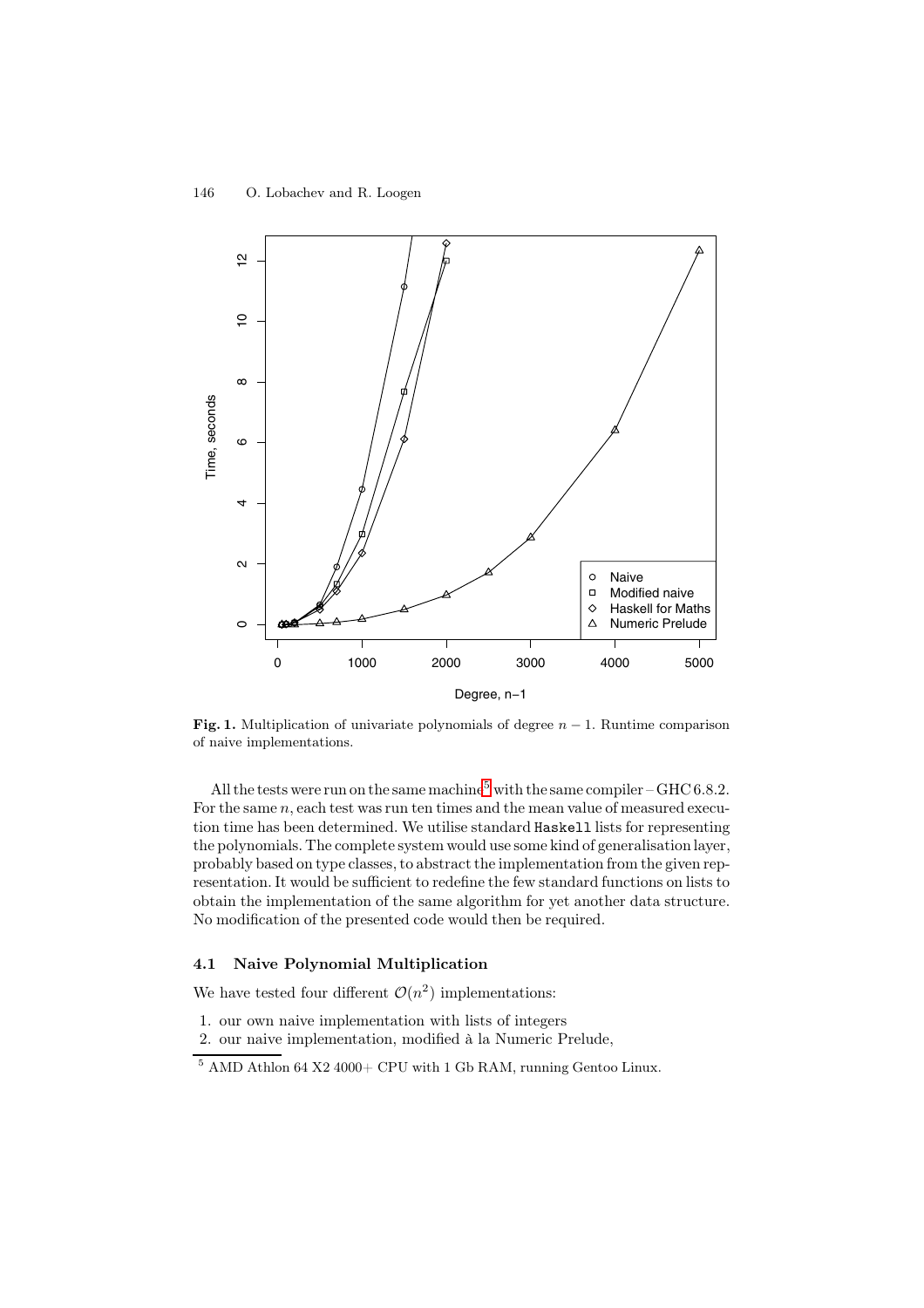- 3. the implementation from *Haskell for Math* [\[1\]](#page-11-13),
- 4. the implementation from *Numeric Prelude* [\[41\]](#page-13-10).

We multiply two dense univariate  $(n-1)$ –grade polynomials with random coefficients. The coefficients are random signed 32–bit integers: what we test here are the polynomial multiplication implementations, not the hardware multiplication of small integers, nor even different libraries for arbitrary precision integers. Nor do we test the quadratic algorithms – they all represent pretty the same "school" multiplication – or compiler options, but the impact of the particular implementation decisions on the performance. The naive implementation uses a "dumb" list of Ints, the other implementations build a chain of types similar to the algebraic objects. One can e.g. define addition and subtraction for elements of the additive group, multiplication for elements of this group embedded into a ring, and finding an inverse for invertible elements of this ring embedded into a field. An overview of test results is provided in Figure [1.](#page-5-1) Time is measured in seconds. The Numeric Prelude implementation is much better than the other implementations which show similar runtimes. Note that the simplest implementation is *not* the fastest one and that the type hierarchy enables optimisations. Nevertheless, we conclude the strong need for sub–quadratic implementations.

#### 4.2 Computing Factorial

We would like to discuss briefly another example. We take a well–known and very quickly growing function on integers: the factorial. We have tested the famous Haskell one-liner factorial  $n =$  product  $[1..n]$ , and two C++ implementations. Both C++ versions are based on the CLN [\[16\]](#page-12-5) – the arbitrary precision library used in GiNaC. One implementation uses the built–in factorial function from the CLN. It makes use of table look–ups and computes some parts of the factorial value in divide and conquer fashion. The other C++ implementation is not optimised, but it still uses CLN built–in multiplication and large integers. We find this implementation comparable with the naive Haskell implementation. Arbitrary long integers are provided in Haskell out of the box. We are not willing to discuss the details of arbitrary precision arithmetic implementation in Haskell compiler runtime, our focus is to demonstrate how competitive the functional approach is. The graphical representation of the obtained results is shown in Figure [2.](#page-7-0) The timings of the Haskell version lie in between both C++ versions.

This small example shows that Haskell implementations, even in their simplest and primitive form are competitive with implementations in some industry– used programming language which are more sophisticated in programming effort. The optimised version outperforms both naive versions, thus motivating us to create implementations of fast algorithms in Haskell.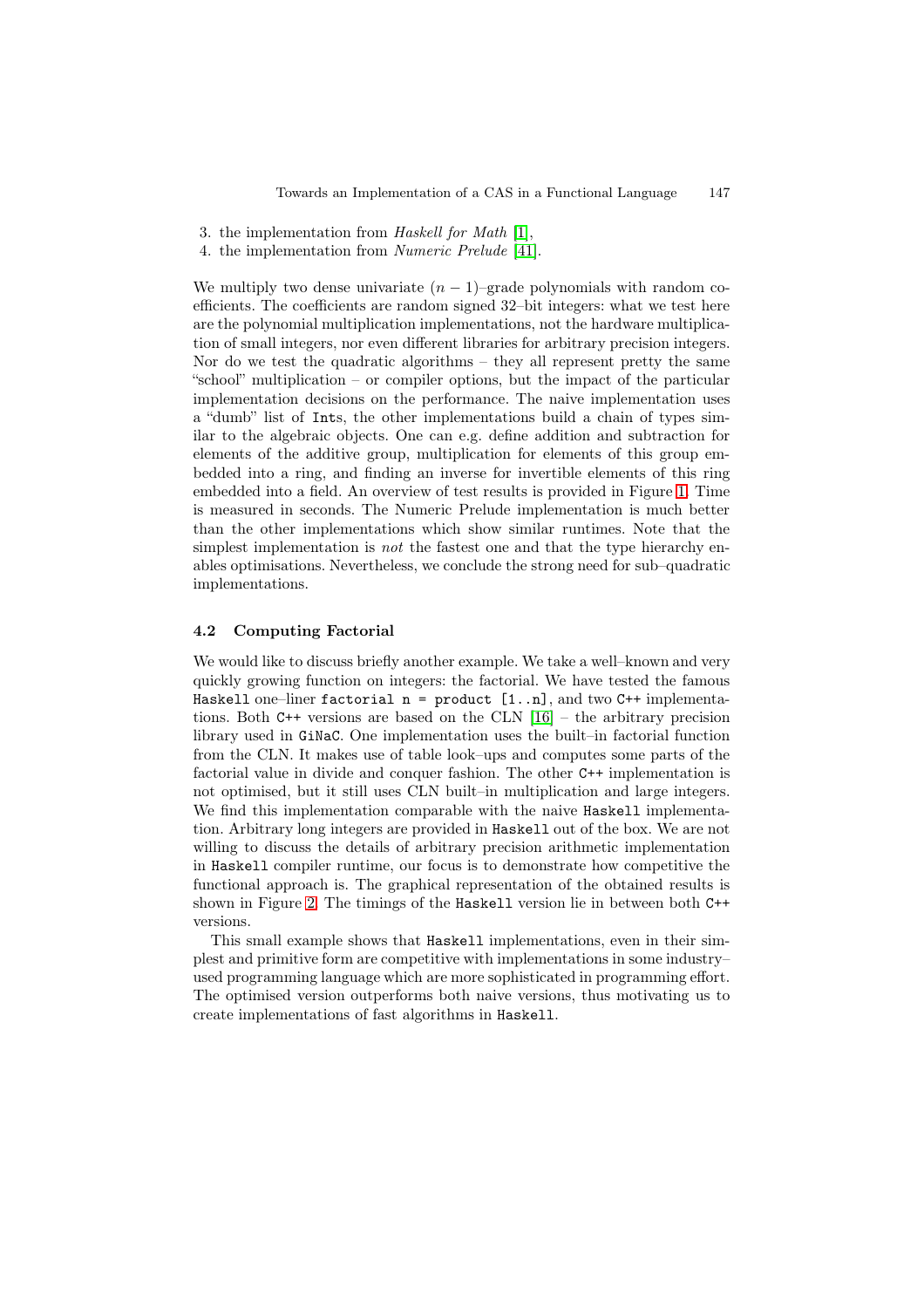

<span id="page-7-0"></span>Fig. 2. Computing the factorial

### 4.3 Fast Polynomial Multiplication

The essence of Schönhage and Strassen's method for fast polynomial multiplica-tion<sup>[6](#page-7-1)</sup> is the way a *convolution* is performed. A convolution in  $\mathbb{C}[x]$  corresponds to multiplication, as in "each with every". A convolution in Fourier–transformed space is just a component–wise multiplication. So if we want to compute a product of two polynomials, we compute their Fourier transformed (e. g. with the routine in Figure [3\)](#page-8-0), then multiply the transformed functions component wise and then, with the inverse Fourier transformation, transform the product back to a polynomial (Figure [4\)](#page-8-1). The presented version performs twice as well as the full version at the price of not computing the complete product. However, the current implementation for computing the full product can be easily obtained from this code. The functions zipWith, splitAt, length, concat and transpose are provided by Haskell standard libraries. zipWith "zips" two lists with a supplied binary function, e.g. zipWith (+) [1,2,3] [4,5,6] results in [5,7,9]. splitAt splits a list into two parts at the provided offset. length returns the length of a list. concat concatenates a list of lists to a list. transpose,

<span id="page-7-1"></span> $\frac{6}{6}$ ... over the domains supporting the fast Fourier transform, just like complex numbers C. If the domain does not support FFT, the fast multiplication is still possible, through an implicit algebraic extension of the original domain. For details please refer to the original paper [\[38\]](#page-13-3) or a standard book on this topic [\[44\]](#page-13-2).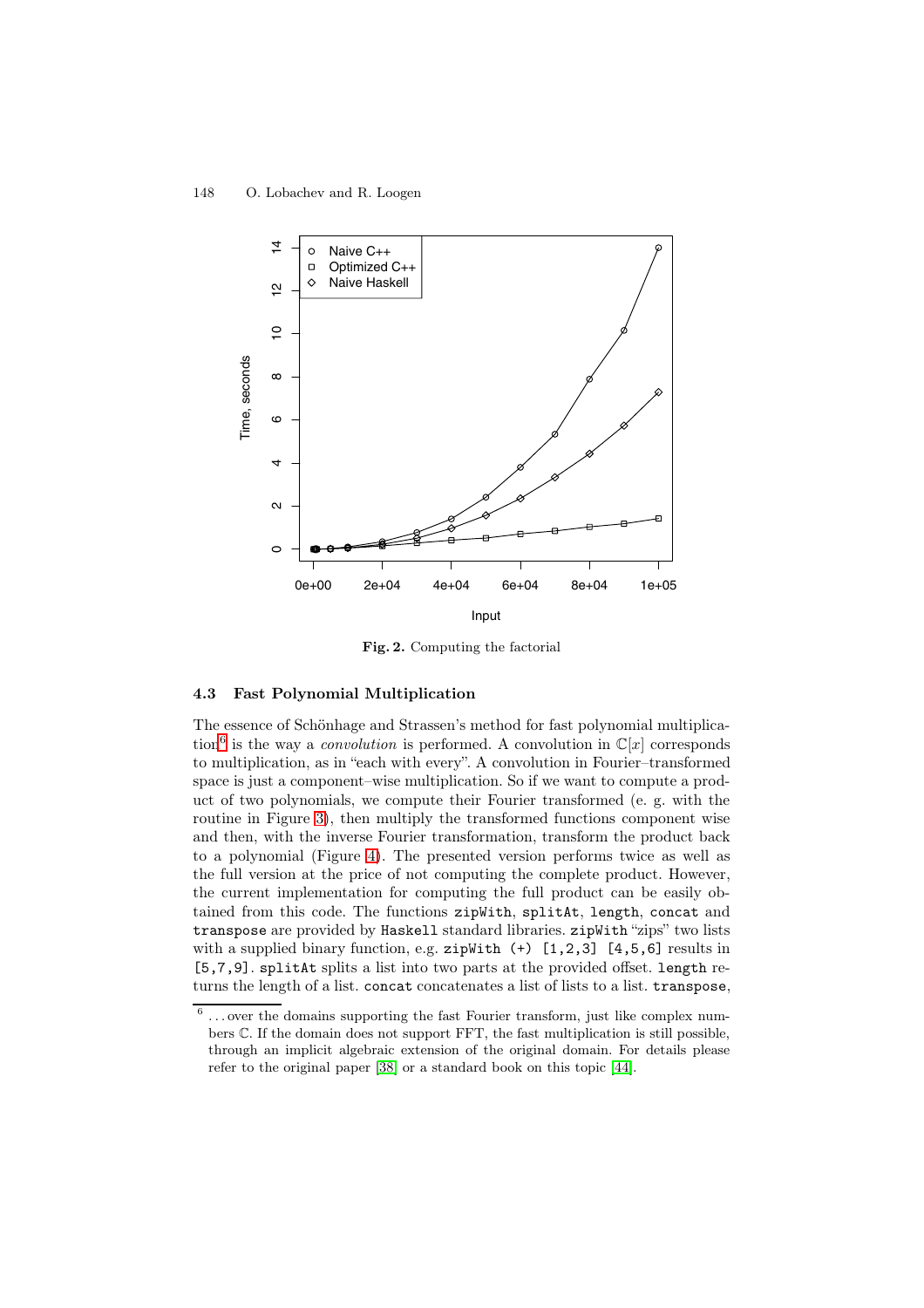```
fft :: [Complex Double] -> [Complex Double]
fft f = mix [fft (1 0+r), fft ((1 0-r)0* w)]where (1, r) = splitAt (length f 'div' 2) f
               mix = concat . transpose
                (Q+) f g = zipWith (+) f g -- Q-, Q* analog
                -- w is list of powers of an n-th primitive root of unity.
```
Fig. 3. Implementation of Cooley–Tukey algorithm in Haskell

```
(\% * \%) :: (Num a) => [a] -> [a] -> [a]
(\frac{1}{2} \cdot \frac{1}{2}) f g = unlift $ ifft ((fft $ lift f) @* (fft $ lift g))
              -- where lift :: (Num a) \Rightarrow [a] - [Complex Double]
                        unlift :: [Complex Double] \rightarrow [Int]-- ifft is the inverse fft, basicly the same fft with
              -- different twiddle factors.
              -- And (@*) is still element-wise multiplication
```
Fig. 4. FFT–based multiplication modulo  $x^n - 1$  in Haskell

<span id="page-8-1"></span>as the name says, transposes a list of lists. The functions lift, unlift, ifft and (@\*) are part of our implementation. The inverse Fourier transformation is nothing spectacular and is pretty much the forward Fourier transformation with different values. As the fast Fourier transform (FFT) for a polynomial in  $\mathbb{C}[x]$  of degree  $n-1$  can be performed in  $\mathcal{O}(n \log n)$  time and the component– wise multiplication in  $\mathcal{O}(n)$ , we can multiply two polynomials of degree  $n-1$  in  $\mathbb{C}[x]$  in  $\mathcal{O}(n \log n)$  time [\[44\]](#page-13-2). Due to limitations of the naive implementation we receive the remainder of the product after the division through  $x<sup>n</sup> - 1$ . But it is still possible to compute the whole product without changing the asymptotic complexity, for example, applying one step of the Karatsuba algorithm first, or just padding both arguments to the length of the product.

The technical representation of a polynomial in our case is a list of coefficients. The Cooley–Tukey decimation in frequency algorithm is utilised, using a divide–and–conquer approach for computing the Fourier transform. This is the simplest FFT algorithm, there exist some more sophisticated variants [\[44,](#page-13-2) [30\]](#page-12-22). Figure [5](#page-9-0) presents the results, we used the same kind of input as in Figure [1.](#page-5-1) A sub–quadratic method for polynomial multiplication is definitely superior. The bottom line is the FFT–based multiplication algorithm, we compute the whole product. It is clearly visible, that the current FFT algorithm is relying on the fact, that the length of its input is a power of two. The rapidly ascending lines correspond to the values shown in Figure [1.](#page-5-1) Unfortunately, we have no explanation for the decreasing values of the FFT-based algorithm for  $n \in [16000..20000]$ .

Now we have seen a fast polynomial multiplication in Haskell. By using advanced algorithms we significantly increase the performance, the implemented functions can be used by any other Haskell program, as we have not tweaked the compiler. The size of the code base is modest for the task it accomplishes. This case study shows that it is possible to extend Haskell with further implementations of fast computer algebra algorithms, obtaining in the end a computer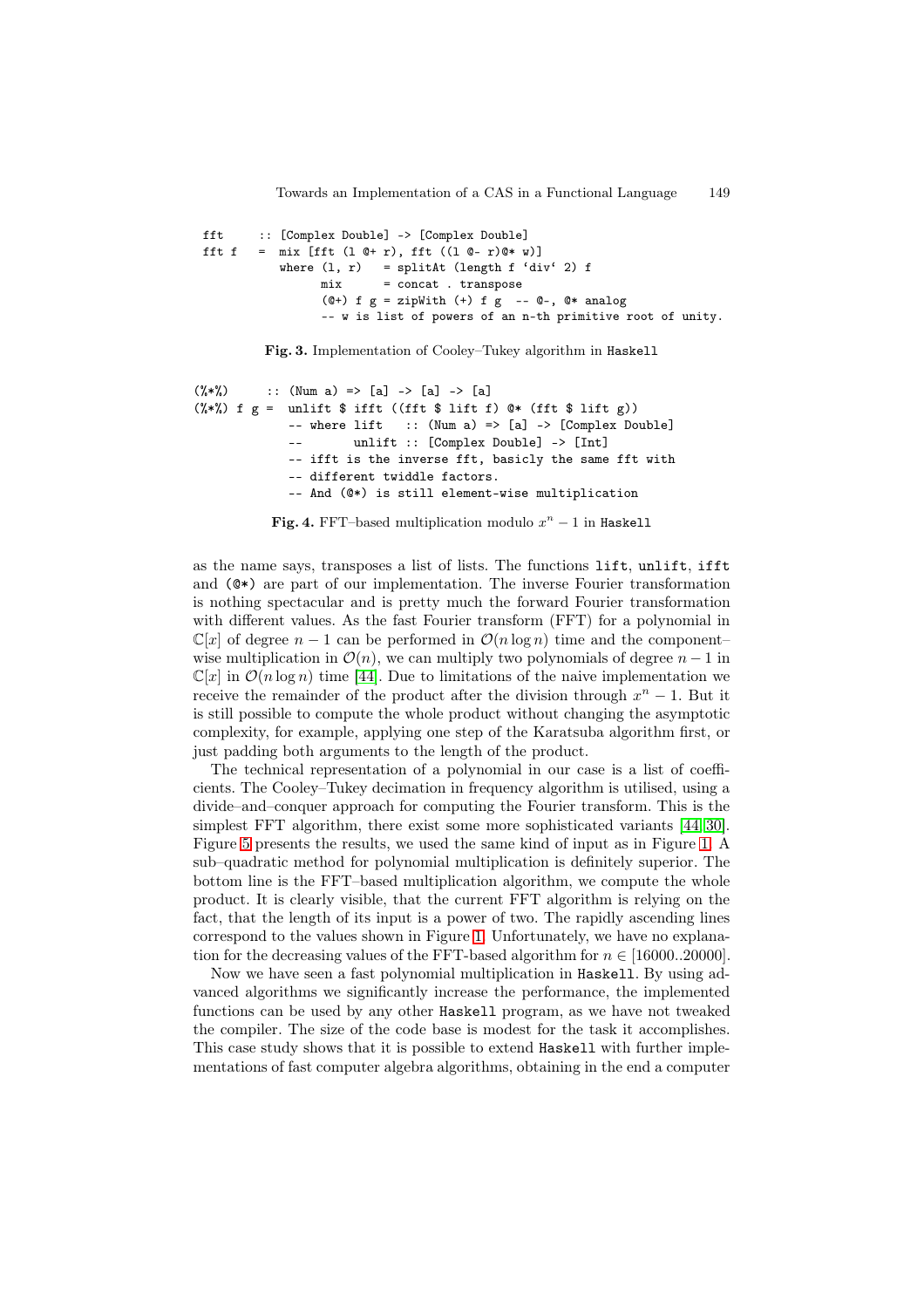

<span id="page-9-0"></span>**Fig. 5.** Multiplication of dense univariate polynomials of degree  $n - 1$  revised. Naive Implementations vs. FFT–based. The left side of the plot corresponds to the Figure [1.](#page-5-1)

algebra library. The main interface to this system is the language itself, direct interaction with the library is possible with an interpreter.

# 5 Related Work

Writing a computer algebra system in a functional programming language is not a really new idea. The first generation CAS named Macsyma was written in LISP 1.5 dialect called MACLISP, and LISP is considered to be the first functional language ever. Axiom CAS has some interesting aspects. It features an embedded (although detachable) functional programming language [\[7\]](#page-11-12). In addition, it uses a hierarchical structure of mathematical objects (like: monoid – group – ring – integrity domain – field) to specify and perform operations on them.

The DoCon computer algebra library [\[27\]](#page-12-4) is at the first glance very similar to our intention. It utilises Haskell as implementation language. Being a library, it also has Haskell as an interface language. However, DoCon pursues a different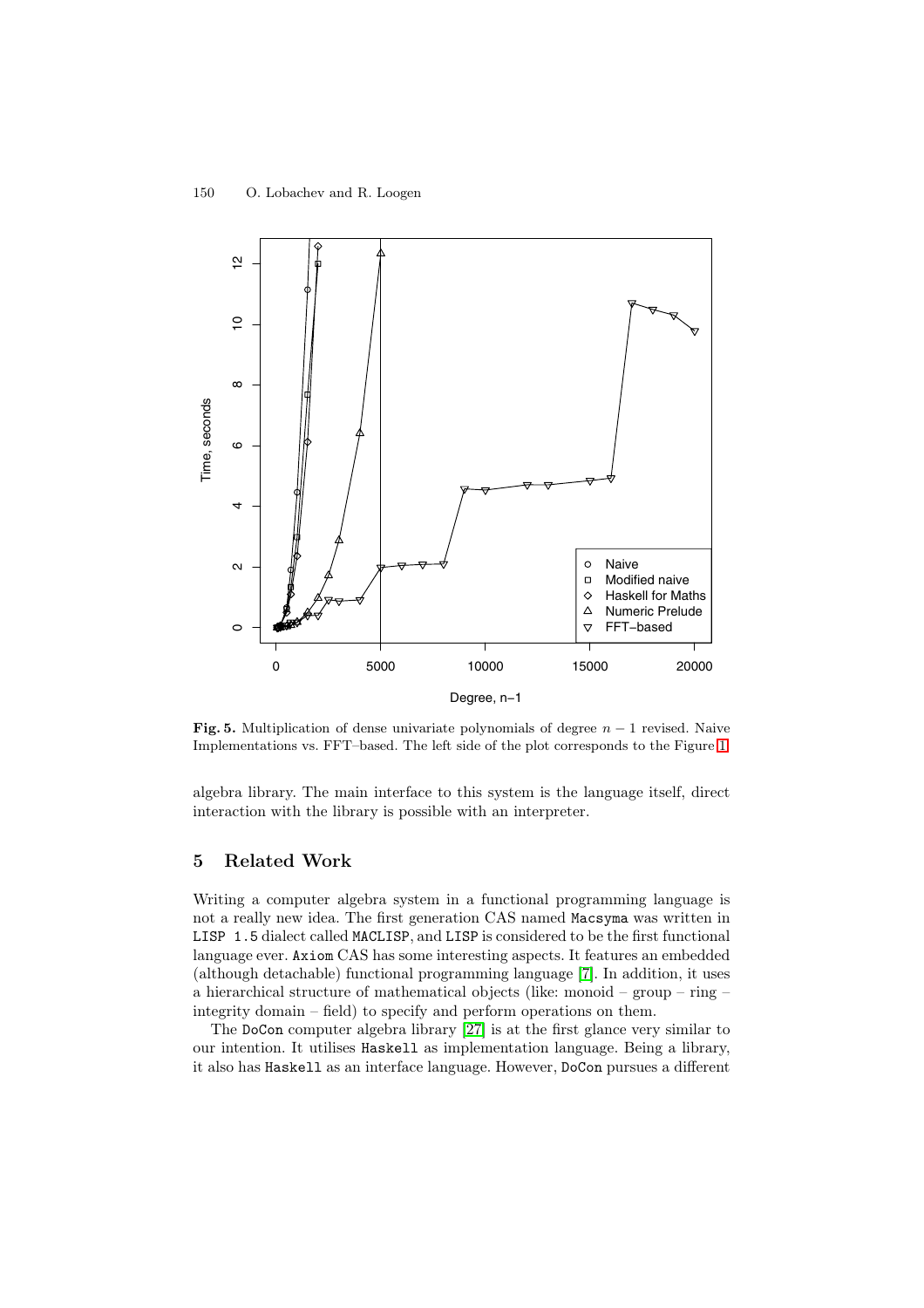goal. DoCon is an algebra *framework*, implementing different mathematical objects and their relations, thereby heavily dependent on Haskell's type system. For instance, it is easy to define a residue domain modulo some polynomial ideal in DoCon. However, we focus on the computer algebra *algorithms*. We would like to have e.g. a fast polynomial multiplication, while representing the polynomials as simply as possible. Moreover, we are interested in *parallelising* our algorithm implementations. Because of high communication costs, we need to keep the underlying data structures as "dumb" as possible. It will be interesting to utilise the DoCon approach in our own work and to share our results with the current DoCon implementation.

# 6 Conclusions and Future Work

We propose to unify the internal implementation and the external interface language of computer algebra systems and to use a functional language to achieve this integration. The usage of a functional language in a computer algebra field drastically reduces the size of the source code. Secondly, it does not affect the performance. Hence, is not required to mix two different languages in an implementation of a CAS. We have shown that functional programs are competitive with mainstream imperative programs and significantly easier to develop.

Concerning the performed case studies, a possible direction of the future work would be the optimisation of the fast Fourier transform. Some practical tests in the parallel context indicate an optimisation potential in switching to decimation in time. From the theoretical viewpoint, it will be interesting to reconstruct the Fourier transformed values in special cases, the so–called pruned FFT algorithm. It would also be of interest to try other FFT algorithms, for example, the r–radix implementations.

Concerning the future goals of this work: Modern functional languages and computer algebra are two rapidly developing research areas, an intersection of these two areas is highly interesting. A third component to mix into this "cocktail" of computational algebra and functional programming topics is parallelism. Computer algebra applications tend to be quite resource hungry and functional languages have great potential in parallelism, which is being currently quite extensively investigated. With respect to our gradually evolving practical implementation, modern algorithms of computer algebra should be implemented in relevant Haskell software packages, as a naive implementation typically leads to asymptotically bad complexity. One should carefully design such implementations, as design choices play a significant role for the execution times in the same complexity class. Such choices gain even more on importance in the parallel setting. The aforementioned algorithms should provide

- fast polynomial multiplication tackled in this paper,
- fast integer multiplication our current approach is to use fast polynomial multiplication,
- efficient Euclid's algorithm for polynomials,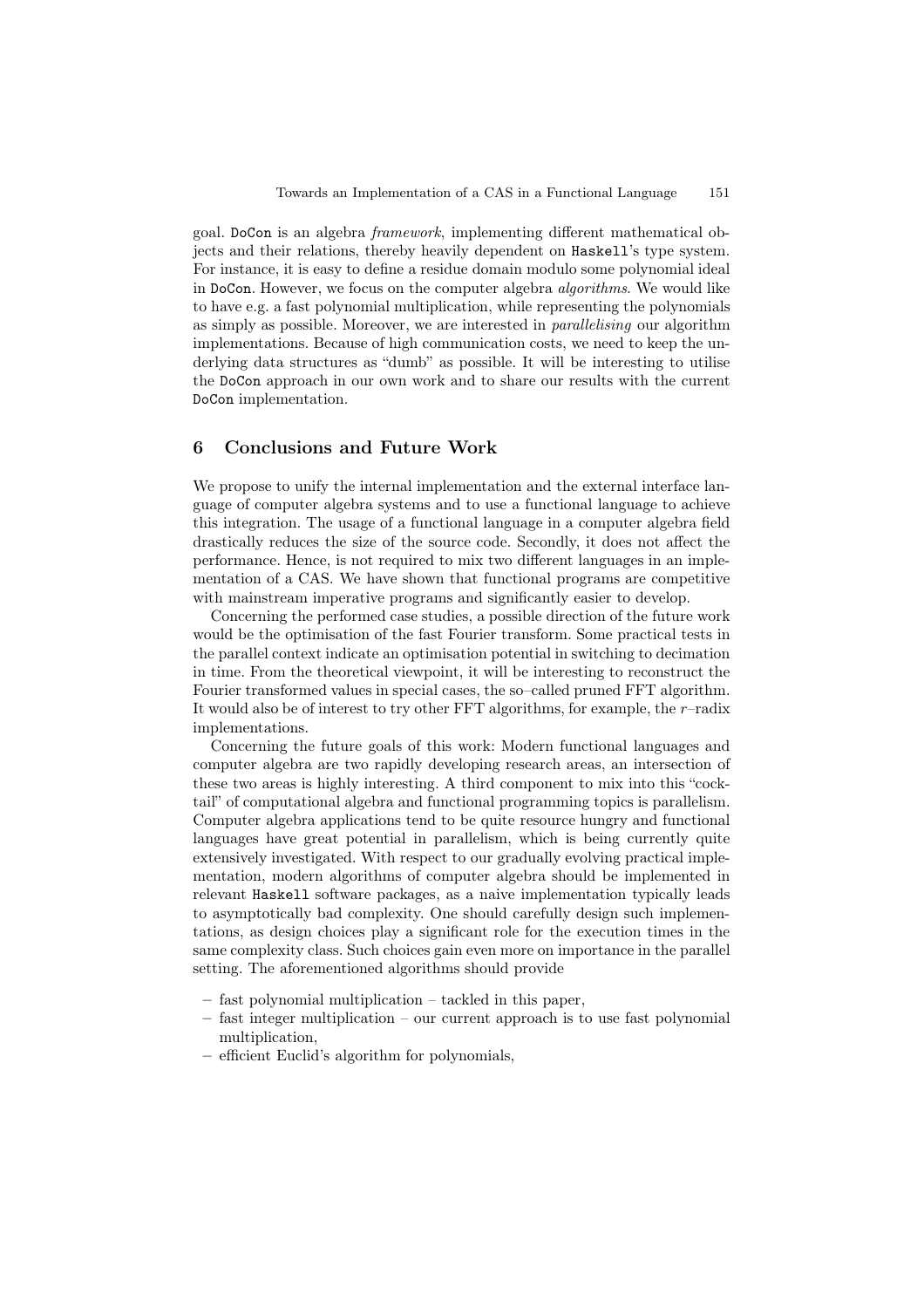- efficient vector and matrix computations,
- framework for symbolic computation and object manipulation.

Such foundation will be a solid base for more complex research areas, including

- algorithms of numerical number theory,
- implementation of public key cryptography,
- algorithms of computational algebraic geometry, based on Gröbner bases,
- symbolic integration and summation,
- parallel computations.

As for FFT–based multiplication, we provide our Haskell implementation of polynomial multiplication, a multiplication routine for arbitrary long integers based on top of it and an interface script to SCSCP [\[39\]](#page-13-7) on request.

# Acknowledgement

We would like to thank to anonymous referees for their helpful and detailed comments.

# <span id="page-11-13"></span><span id="page-11-3"></span>References

- 1. Amos, D.: Haskell for Math program, http://www.polyomino.f2s.com/david/haskell/codeindex.html
- <span id="page-11-8"></span><span id="page-11-6"></span>2. Armstrong, J.: Programming Erlang. In: The Pragmatic Programmers, LLC (2007)
- 3. Barclay, K., Savage, J.: Groovy Programming: An Introduction for Java Developers. Morgan Kaufmann Publishers Inc, San Francisco (2006)
- <span id="page-11-9"></span>4. Bauer, C., Frink, A., Kreckel, R.: Introduction to the GiNaC Framework for Symbolic Computation within the C++ Programming Language. J. of Symbolic Computation 33, 1–12 (2002)
- <span id="page-11-4"></span>5. Benouamer, M.O., Michelucci, D., Peroche, B.: Error-free boundary evaluation based on a lazy rational arithmetic: a detailed implementation. Computer Aided Design 26(6), 403–416 (1994)
- <span id="page-11-5"></span>6. Bird, R.S., Jones, G., De Moor, O.: More haste, less speed: lazy versus eager evaluation. J. of Functional Programming 7(5), 541–547 (1997)
- <span id="page-11-12"></span>7. Bronstein, M., Davenport, J., Fortenbacher, A., et al.: AXIOM – the 30 year horizon (2003), http://portal.axiom-developer.org/public/book2.pdf
- <span id="page-11-0"></span>8. Capani, A., Niesi, G.: CoCoA 3.0 User's Manual. Dipartimento di Matematica, Università di Genova, Via Dodecaneso, Genova (Italy), vol. 35, I-16146 (1995)
- <span id="page-11-10"></span>9. Cint, the  $C/C++$  interpreter, version 5.16.19, http://root.cern.ch/root/Cint.html
- <span id="page-11-7"></span>10. Flanagan, D., Matsumoto, Y.: The Ruby Programming Language. O'Reilly, Sebastopol (2008)
- <span id="page-11-1"></span>11. The GAP Group. GAP – Groups, Algorithms, and Programming, Version 4.4.10 (2008)
- <span id="page-11-11"></span>12. The Glorious Glasgow Haskell Compilation System User's Guide (February 2008), http://www.haskell.org/ghc/docs/latest/users\_guide.pdf
- <span id="page-11-2"></span>13. GiNaC program, http://www.ginac.de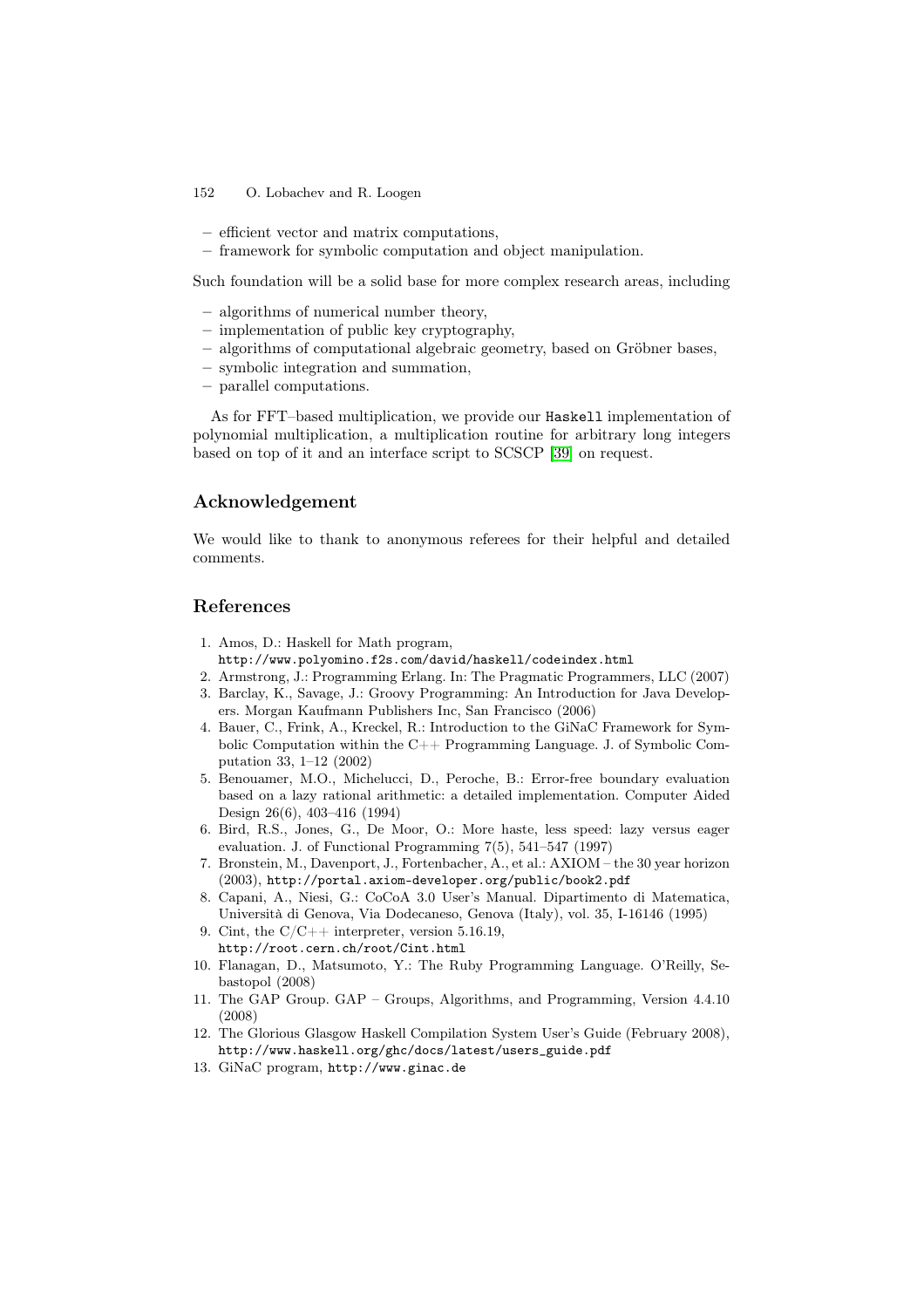- <span id="page-12-12"></span>14. HPC-Grid for Maple program, http://www.maplesoft.com/products/toolboxes/HPCgrid/index.aspx
- <span id="page-12-11"></span><span id="page-12-5"></span>15. gridmathematica2 program, http://www.wolfram.com/products/gridmathematica/
- 16. Haible, B., Kreckel, R.: CLN, a class library for numbers manual (2005), http://www.ginac.de/CLN/cln.ps
- <span id="page-12-18"></span>17. Hall, C., Hammond, K., Jones, S.P., Wadler, P.: European Symposium On Programming. In: Sannella, D. (ed.) ESOP 1994. LNCS, vol. 788, pp. 241–256. Springer, Heidelberg (1994)
- <span id="page-12-13"></span>18. Hammond, K., Al Zain, A., Cooperman, G., Petcu, D., Trinder, P.: Symgrid: a framework for symbolic computation on the grid. In: EuroPar 2007 – European Conf. on Parallel Processing. LNCS, vol. 4703. Springer, Heidelberg (2007)
- <span id="page-12-20"></span>19. Herrmann, C.A., Lengauer, C.: HDC: A Higher–Order Language for Divide–and-Conquer. Parallel Processing Letters 10(22), 239–250 (2000)
- <span id="page-12-0"></span>20. Karatsuba, A., Ofman, Y.: Multiplication of many-digital numbers by automatic computers. Doklady Akad. Nauk SSSR 145, 293–294 (1962); Translation in Physics–Doklady 7, 595–596 (1963)
- <span id="page-12-14"></span><span id="page-12-6"></span>21. Karczmarczuk, J.: The most unreliable technique in the world to compute pi (1998)
- 22. Karczmarczuk, J.: Scientific computation and functional programming. Computing in Science & Engineering 1(3), 64–72 (1999)
- <span id="page-12-15"></span>23. Karczmarczuk, J.: Functional differentiation of computer programs. Higher–Order and Symbolic Computation 14(1), 35–57 (2001)
- <span id="page-12-1"></span>24. Knuth, D.E.: The Art of Computer Programming, 3rd edn., vol. 2. Addison–Wesley (1998)
- <span id="page-12-8"></span>25. Loogen, R., Ortega-Mallén, Y., Peña-Marí, R.: Parallel Functional Programming in Eden. Journal of Functional Programming 15(3), 431–475 (2005)
- <span id="page-12-16"></span>26. Mechveliani, S.D.: Haskell and computer algebra. Pereslavl-Zalessky, Russia (manuscript, 2000)
- <span id="page-12-4"></span>27. Mechveliani, S.D.: DoCon. The Algebraic Domain Constructor Manual. Program Systems Institute, Pereslavl–Zalessky, Russia, Version 2.11 (2007)
- <span id="page-12-7"></span>28. Milmeister, G.: Functional kernels with modules. Master's thesis, ETH Zürich (1995)
- <span id="page-12-9"></span>29. Nikhil, R.S., Arvind, L.A., Hicks, J., Aditya, S., Augustsson, L., Maessen, J., Zhou, Y.: pH Language Reference Manual, Version 1.0. Massachusetts Institute of Technology, Computation Structures Group Memo No. 396 (1995)
- <span id="page-12-22"></span>30. Nussbaumer, H.J.: Fast Fourier Transform and Convolution Algorithms. Springer, Berlin (1981)
- <span id="page-12-19"></span>31. Okasaki, C.: Purely Functional Data Structures. Cambridge University Press, Cambridge (1998)
- <span id="page-12-17"></span>32. Jones, M.P., Hudak, P.: Haskell vs. Ada vs. C++ vs. awk vs.. . . An experiment in software prototyping productivity, Yale University, Department of Computer Science (July 1994)
- <span id="page-12-2"></span>33. Jones, S.P. (ed.): Haskell 98 Language and Libraries: The Revised Report. Cambridge University Press, Cambridge (2003)
- <span id="page-12-10"></span><span id="page-12-3"></span>34. Redfern, D.: The Maple Handbook: Maple V Release 4. Springer, Heidelberg (1995)
- 35. Van Roy, P. (ed.): Multiparadigm Programming in Mozart/Oz. In: Van Roy, P. (ed.) MOZ 2004. LNCS, vol. 3389. Springer, Heidelberg (2005)
- <span id="page-12-21"></span>36. Schaller, C.: Elimination von Funktionen höherer Ordnung in Haskell– Programmen. Master's thesis, Universität Passau (September 1998)